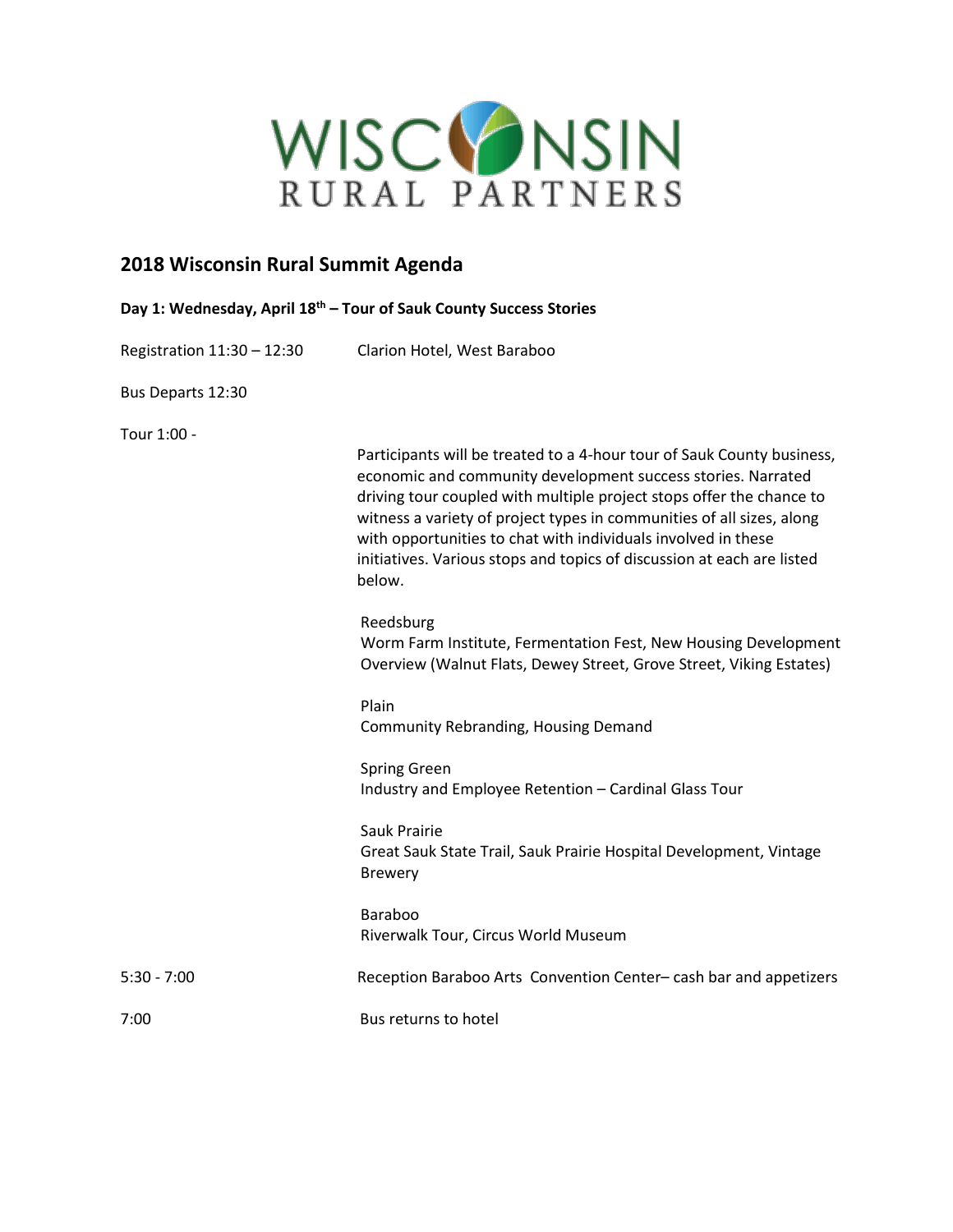**Day 2: Thursday, April 19th - Wisconsin Rural Summit Conference Agenda**

**7:30 – 8:30 Registration – Clarion Hotel & Conference Center, Baraboo**

## **8:30 – 8:45 Welcome**

## **8:45 – 9:45 The State of Rural Wisconsin Update**

Rural Prosperity Taskforce – Frank Fassetto, Wisconsin State Director, USDA Wisconsin Rural Initiative – State Representative Nancy Vandermeer Wisconsin Rural Economic Development Program - Barb LaMue, VP Economic and Community Development, WEDC

## **9:45 – 10:00 Break**

#### **10:00 – 11:00 Future of Health Care Panel**

State of Rural Healthcare – John Eich, Director, Wisconsin Office of Rural Health Mobile Health Care Delivery - Alex Sommers, CEO & Founder, Astia Health Telepharmacy - Greg Janes, Directory of Marketing, Telepharm Sober Houses – Wally Orzechowski, Executive Director, SWCAP

#### **11:00 – 12:00 Future of Infrastructure**

State of Rural Transportation – Craig Thompson, Executive Director, TDA Wisconsin, Doug Reinemann, PhD, Associate Dean Agriculture and Life Sciences, UW Madison

Autonomous Vehicles – Jon Reihl, Transportation Systems Engineer, UW College of Engineering

Clean Water – Scott Laeser, Water Program Director, Clean Wisconsin

Broadband – Angie Dickison, Wisconsin Broadband Director

#### **12:00 – 12:45 Lunch Keynote**

**Love Wisconsin: Connecting Wisconsin through Storytelling and Conversation** Love Wisconsin Co-Founders, Megan Monday and Jet Waller, will discuss their 'homegrown' statewide storytelling project and share - from vision to reality - the challenges and success along the way. Love Wisconsin has a special focus on sharing voices across 'divides', including rural and urban voices. For the Rural Partners Summit, Megan and Jet will share some of their favorite Love Wisconsin rural stories.

#### **12:45 – 1:15 Future of Wisconsin Rural Partners**

- **1:15 – 1:30 Top Rural Development Initiative Awards**
- **1:30- 2:30 Breakout Session** Developing a personal story for your community with Love Wisconsin team – outcome to be featured in Love Wisconsin Conversations project